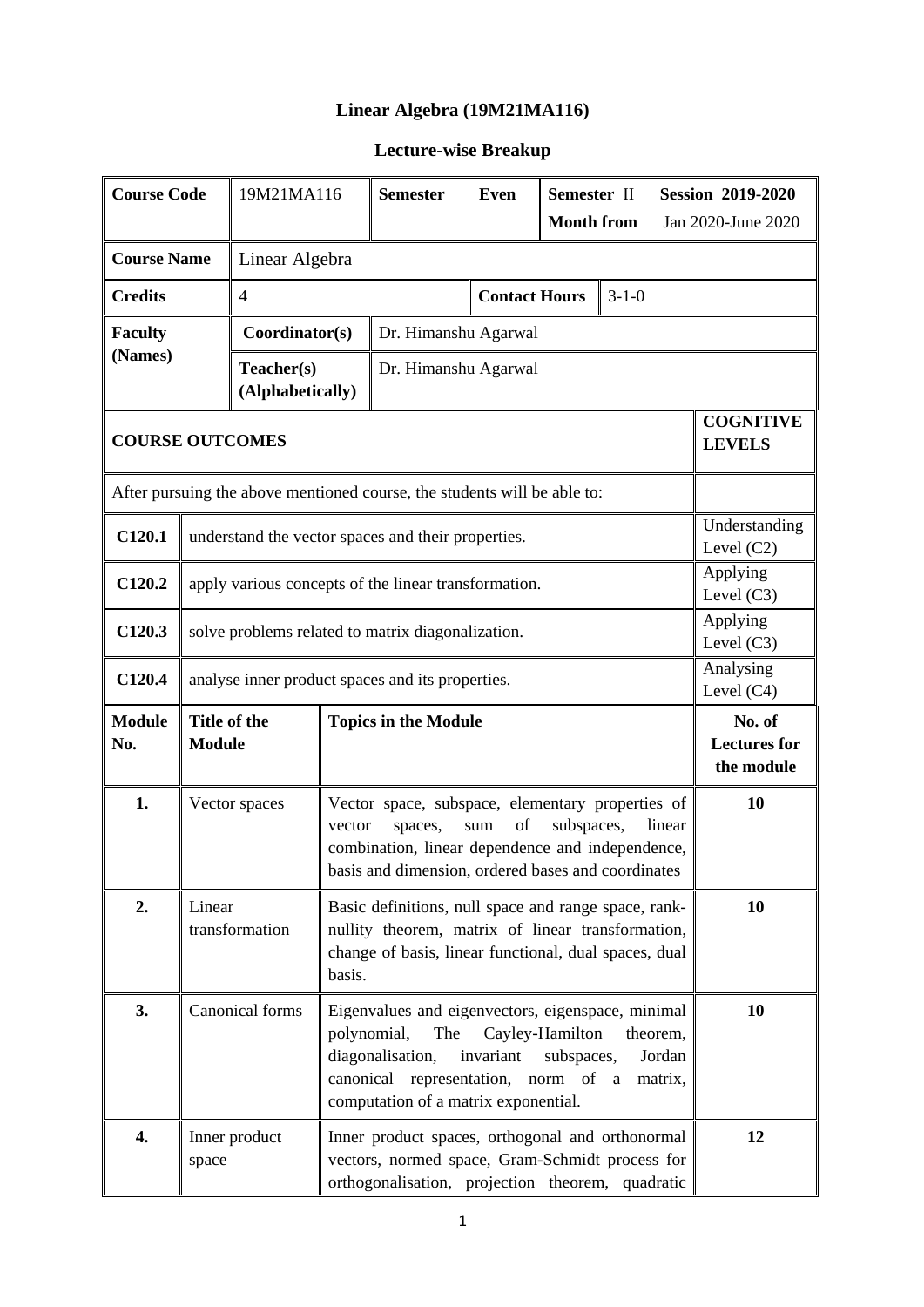|              |                                                                                                                                                                                    |                                 | forms, positive definite forms, adjoint operator,                                        |    |  |  |  |
|--------------|------------------------------------------------------------------------------------------------------------------------------------------------------------------------------------|---------------------------------|------------------------------------------------------------------------------------------|----|--|--|--|
|              |                                                                                                                                                                                    |                                 | unitary operators, normal operators.                                                     |    |  |  |  |
|              |                                                                                                                                                                                    |                                 | <b>Total number of lectures</b>                                                          | 42 |  |  |  |
|              |                                                                                                                                                                                    | <b>Evaluation Criteria</b>      |                                                                                          |    |  |  |  |
|              | <b>Components</b>                                                                                                                                                                  |                                 | <b>Maximum Marks</b>                                                                     |    |  |  |  |
| T1           |                                                                                                                                                                                    |                                 | 20                                                                                       |    |  |  |  |
| T2           |                                                                                                                                                                                    |                                 | 20                                                                                       |    |  |  |  |
|              |                                                                                                                                                                                    | <b>End Semester Examination</b> | 35                                                                                       |    |  |  |  |
| TA           |                                                                                                                                                                                    |                                 | 25 (Quiz, Assignments, Tutorials)                                                        |    |  |  |  |
| <b>Total</b> |                                                                                                                                                                                    |                                 | <b>100</b>                                                                               |    |  |  |  |
|              | Recommended Reading material: Author(s), Title, Edition, Publisher, Year of Publication etc.<br>(Text books, Reference Books, Journals, Reports, Websites etc. in the IEEE format) |                                 |                                                                                          |    |  |  |  |
| 1.           | K. Hoffman and R. Kunze, Linear Algebra 2nd Ed., Prentice Hall of India, 2015.                                                                                                     |                                 |                                                                                          |    |  |  |  |
| 2.           | V. Krishnamurty, V. P. Mainra and J. L. Arora, An introduction to Linear Algebra,<br>Affilated East-West, 1976.                                                                    |                                 |                                                                                          |    |  |  |  |
| 3.           | G. Strang, Linear Algebra and its applications, 4rd Ed., Thomson, 2007.                                                                                                            |                                 |                                                                                          |    |  |  |  |
| 4.           | H. Anton and C. Rorres, Elementary linear algebra, 11th Ed., Wiley, 2016.                                                                                                          |                                 |                                                                                          |    |  |  |  |
| 5.           |                                                                                                                                                                                    |                                 | G. H. Golub and C. F. V Loan, Matrix Computations, 3rd Ed., Hindustan Book Agency, 2007. |    |  |  |  |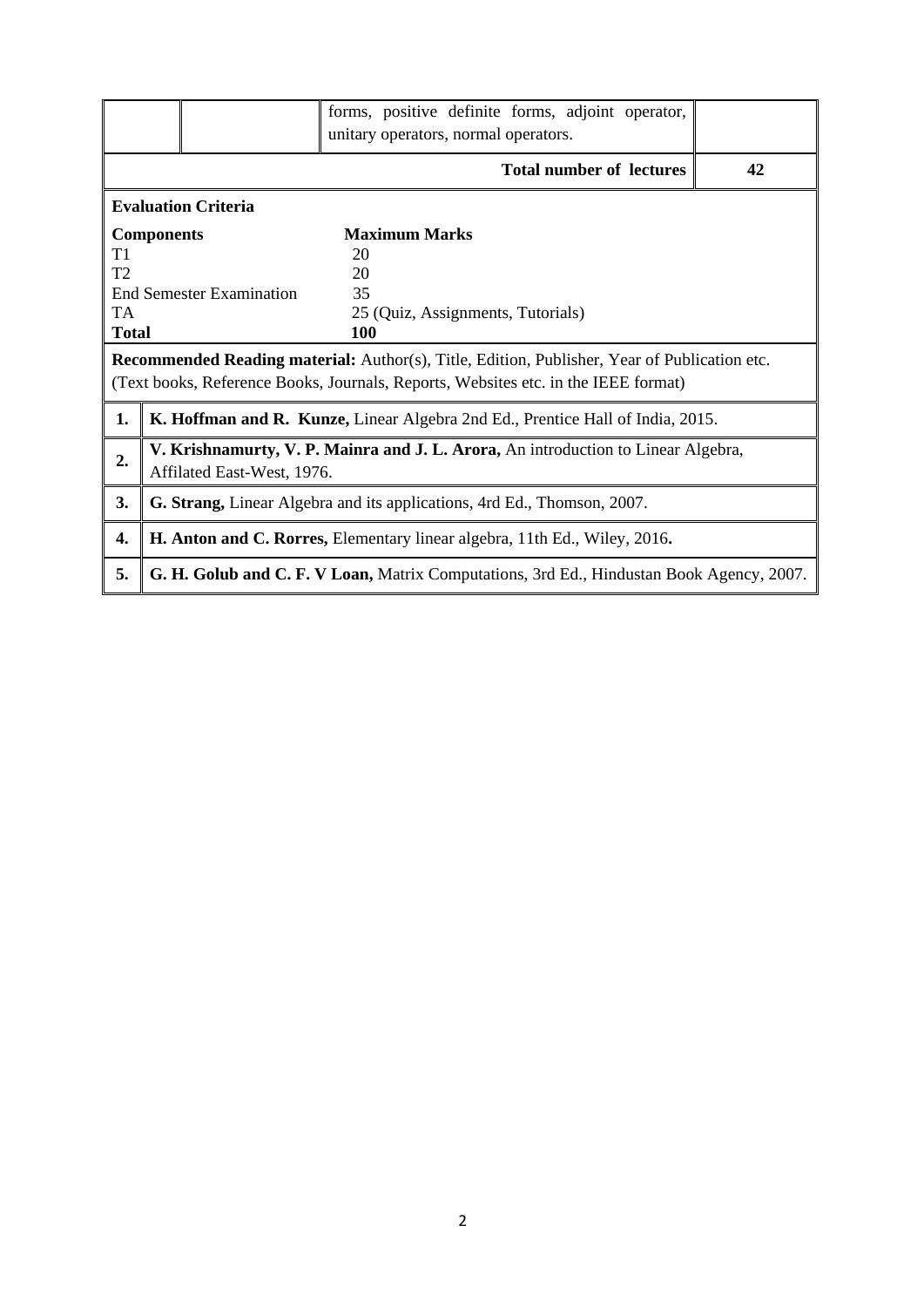## **Complex Analysis (19M21MA117)**

| <b>Course Code</b>        |                               | 19M21MA117                                                                                                                                         |                                                                                                                                                                                                                                                                                                                                  | Semester Even                                                                                                                                                                                                                                                                                                                                   |                      | Semester II<br><b>Month from</b> |             |                                          | <b>Session 2019-2020</b><br>Jan 2020-June2020 |
|---------------------------|-------------------------------|----------------------------------------------------------------------------------------------------------------------------------------------------|----------------------------------------------------------------------------------------------------------------------------------------------------------------------------------------------------------------------------------------------------------------------------------------------------------------------------------|-------------------------------------------------------------------------------------------------------------------------------------------------------------------------------------------------------------------------------------------------------------------------------------------------------------------------------------------------|----------------------|----------------------------------|-------------|------------------------------------------|-----------------------------------------------|
| <b>Course Name</b>        |                               | <b>Complex Analysis</b>                                                                                                                            |                                                                                                                                                                                                                                                                                                                                  |                                                                                                                                                                                                                                                                                                                                                 |                      |                                  |             |                                          |                                               |
| <b>Credits</b>            |                               | $\overline{4}$                                                                                                                                     |                                                                                                                                                                                                                                                                                                                                  |                                                                                                                                                                                                                                                                                                                                                 | <b>Contact Hours</b> |                                  | $3 - 1 - 0$ |                                          |                                               |
|                           |                               |                                                                                                                                                    |                                                                                                                                                                                                                                                                                                                                  |                                                                                                                                                                                                                                                                                                                                                 |                      |                                  |             |                                          |                                               |
| <b>Faculty</b><br>(Names) |                               | Coordinator(s)                                                                                                                                     |                                                                                                                                                                                                                                                                                                                                  | Prof. R. C. Mittal                                                                                                                                                                                                                                                                                                                              |                      |                                  |             |                                          |                                               |
|                           |                               | Teacher(s)<br>(Alphabetically)                                                                                                                     | Prof. R. C. Mittal                                                                                                                                                                                                                                                                                                               |                                                                                                                                                                                                                                                                                                                                                 |                      |                                  |             |                                          |                                               |
| <b>COURSE OUTCOMES</b>    |                               |                                                                                                                                                    |                                                                                                                                                                                                                                                                                                                                  |                                                                                                                                                                                                                                                                                                                                                 |                      |                                  |             |                                          | <b>COGNITIVE</b><br><b>LEVELS</b>             |
|                           |                               |                                                                                                                                                    |                                                                                                                                                                                                                                                                                                                                  | After pursuing the above mentioned course, the students will be able to:                                                                                                                                                                                                                                                                        |                      |                                  |             |                                          |                                               |
| C121.1                    |                               | complex variables                                                                                                                                  |                                                                                                                                                                                                                                                                                                                                  | apply the concepts of differentiability and analyticity for functions of                                                                                                                                                                                                                                                                        |                      |                                  |             |                                          | Applying Level<br>(C3)                        |
| C <sub>121.2</sub>        |                               |                                                                                                                                                    |                                                                                                                                                                                                                                                                                                                                  | solve the problems of different types of contour integrations.                                                                                                                                                                                                                                                                                  |                      |                                  |             |                                          | Applying Level<br>(C3)                        |
| C121.3                    |                               | explain Taylor's and Laurent's series expansion, singularities, residues<br>Analyzing Level<br>and apply it to evaluate complex integrals.<br>(C4) |                                                                                                                                                                                                                                                                                                                                  |                                                                                                                                                                                                                                                                                                                                                 |                      |                                  |             |                                          |                                               |
| C121.4                    |                               |                                                                                                                                                    |                                                                                                                                                                                                                                                                                                                                  | apply conformal and bilinear transformations to solve related problems.                                                                                                                                                                                                                                                                         |                      |                                  |             |                                          | Applying Level<br>(C3)                        |
| <b>Module</b><br>No.      | Title of the<br><b>Module</b> |                                                                                                                                                    | <b>Topics in the Module</b>                                                                                                                                                                                                                                                                                                      |                                                                                                                                                                                                                                                                                                                                                 |                      |                                  |             | <b>No. of Lectures</b><br>for the module |                                               |
| 1.                        | Complex                       | Differentiation                                                                                                                                    |                                                                                                                                                                                                                                                                                                                                  | Limit, continuity and differentiability, analytic<br>functions, Cauchy Riemann equation,. harmonic<br>functions, harmonic conjugate, construction of<br>functions,<br>exponential<br>analytic<br>function,<br>trigonometric and inverse trigonometric functions,<br>logarithmic function, complex powers, branches of<br>multi valued functions |                      |                                  |             |                                          | 12                                            |
| 2.                        | Complex<br>Integration        |                                                                                                                                                    | complex line integral, Cauchy-Goursat theorem,<br>independence and deformation of path; Cauchy's<br>integral formulas and their consequences, Cauchy<br>inequality,<br>Liouville's<br>theorem,<br>fundamental<br>theorem of algebra, Morera's theorem, maximum<br>modulus principle, Schwarz lemma,<br>analytic<br>continuation. |                                                                                                                                                                                                                                                                                                                                                 |                      |                                  | 10          |                                          |                                               |
| 3.                        |                               | Power Series and<br>Singularities                                                                                                                  |                                                                                                                                                                                                                                                                                                                                  | Taylor and Laurent series and their convergence.<br>zeros and singularities of complex functions,<br>classification<br>of<br>singularity, poles, essential singularities, residue at                                                                                                                                                            | singularities:       |                                  |             | removable                                | 12                                            |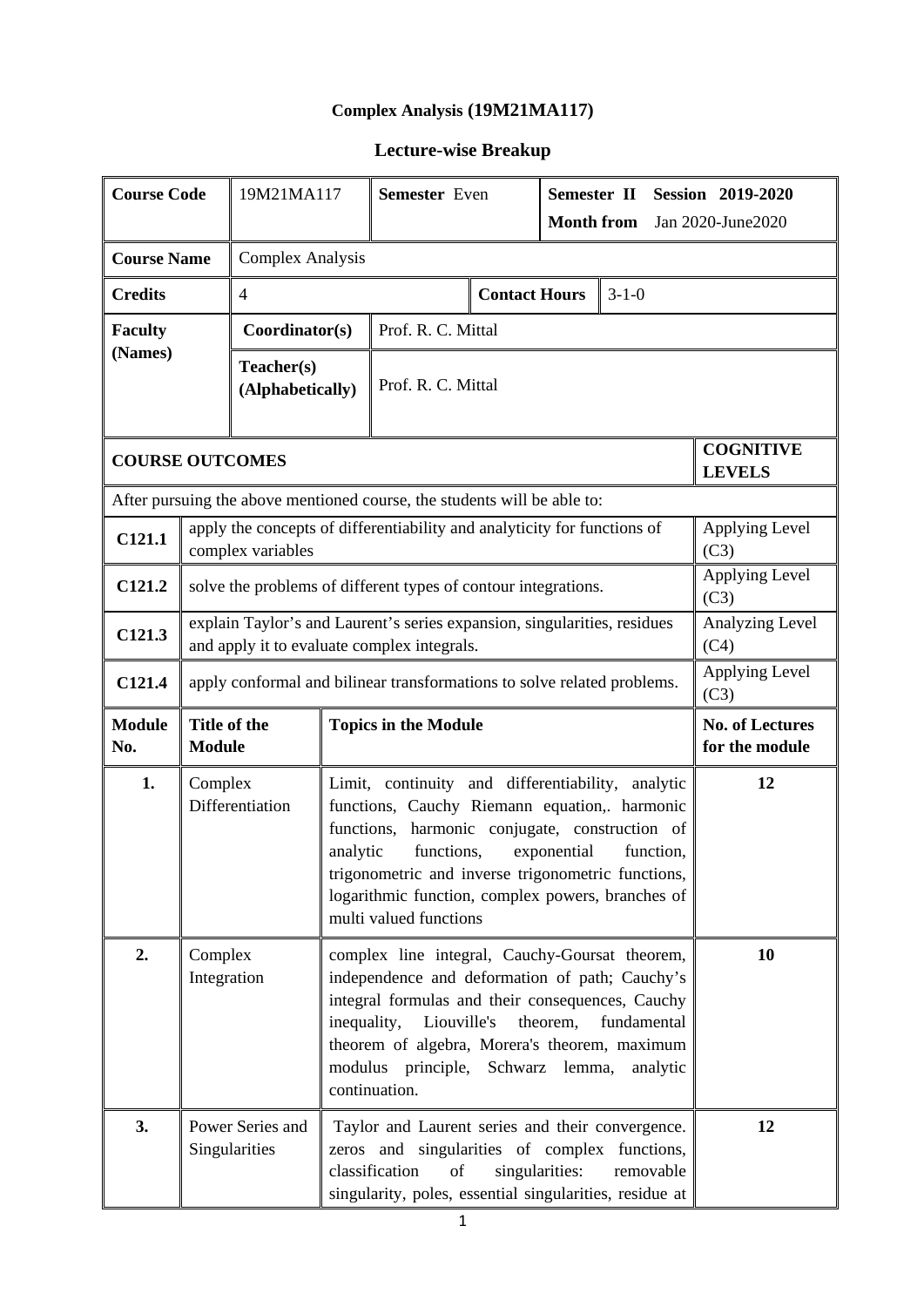|              | a pole and at infinity, Cauchy's residue theorem and<br>its applications in evaluation of real integrals:<br>integration around unit circle, integration over<br>semi-circular contours (with and without real |                                 |                                                                                                                                                              |   |  |  |  |  |
|--------------|----------------------------------------------------------------------------------------------------------------------------------------------------------------------------------------------------------------|---------------------------------|--------------------------------------------------------------------------------------------------------------------------------------------------------------|---|--|--|--|--|
|              |                                                                                                                                                                                                                |                                 | poles), integration around rectangular contours.<br>Argument principle, Rouche's theorem.                                                                    |   |  |  |  |  |
| 4.           |                                                                                                                                                                                                                | Conformal<br>Transformations    | Conformal<br>transformations,<br>bilinear<br>critical points,<br>transformations,<br>fixed<br>points,<br>problems on cross-ratio and bilinear transformation | 8 |  |  |  |  |
|              | 42<br><b>Total number of lectures</b>                                                                                                                                                                          |                                 |                                                                                                                                                              |   |  |  |  |  |
|              |                                                                                                                                                                                                                | <b>Evaluation Criteria</b>      |                                                                                                                                                              |   |  |  |  |  |
|              | <b>Components</b>                                                                                                                                                                                              |                                 | <b>Maximum Marks</b>                                                                                                                                         |   |  |  |  |  |
| T1           |                                                                                                                                                                                                                |                                 | 20                                                                                                                                                           |   |  |  |  |  |
| T2           |                                                                                                                                                                                                                |                                 | 20                                                                                                                                                           |   |  |  |  |  |
|              |                                                                                                                                                                                                                | <b>End Semester Examination</b> | 35                                                                                                                                                           |   |  |  |  |  |
| <b>TA</b>    |                                                                                                                                                                                                                |                                 | 25 (Quiz, Assignments, Tutorials)                                                                                                                            |   |  |  |  |  |
| <b>Total</b> |                                                                                                                                                                                                                |                                 | 100                                                                                                                                                          |   |  |  |  |  |
|              | Recommended Reading material: Author(s), Title, Edition, Publisher, Year of Publication etc.<br>(Text books, Reference Books, Journals, Reports, Websites etc. in the IEEE format)                             |                                 |                                                                                                                                                              |   |  |  |  |  |
| 1.           |                                                                                                                                                                                                                |                                 | Churchill, R. V. and Brown, J.W., Complex Variables and Applications, McGraw-Hill, 1996.                                                                     |   |  |  |  |  |
| 2.           |                                                                                                                                                                                                                |                                 | Spiegel, M. R., Complex Variables, McGraw-Hill, 2009.                                                                                                        |   |  |  |  |  |
| 3.           |                                                                                                                                                                                                                |                                 | Ahlfors, L.V., Complex Analysis, McGraw Hill, New York, 1990.                                                                                                |   |  |  |  |  |
| 4.           |                                                                                                                                                                                                                |                                 | Lang, S., Complex Analysis, Springer-Verlag, 2003.                                                                                                           |   |  |  |  |  |
| 5.           |                                                                                                                                                                                                                |                                 | Gamelin, T.W., Complex Analysis, Springer-Verlag, 2008.                                                                                                      |   |  |  |  |  |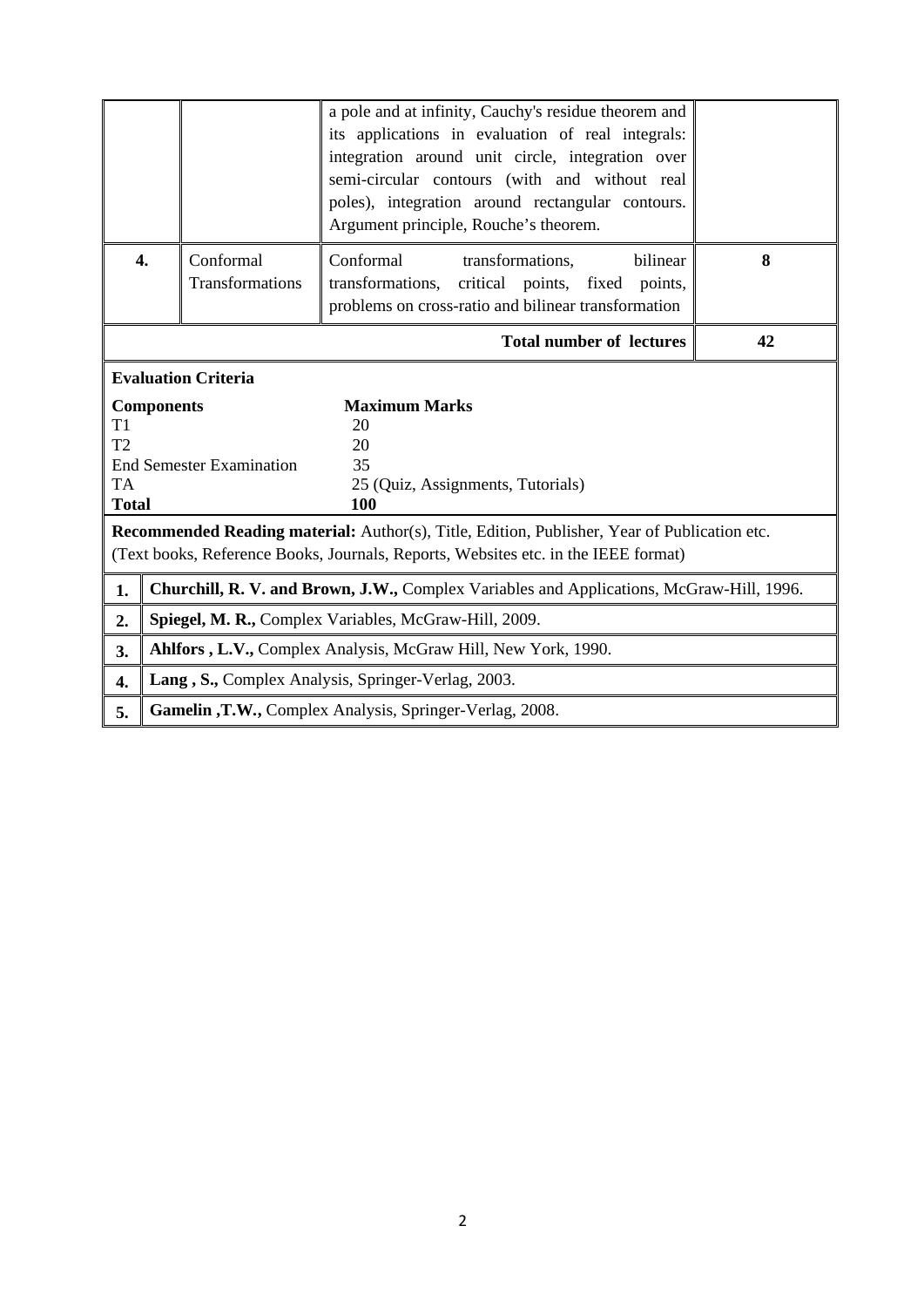## **Computer Programming (19M21MA118)**

| <b>Course Code</b>     | 19M21MA118<br>Semester Even<br>Semester II<br><b>Session 2019-20</b><br>Month from Jan 2020 to June 2020                                                                                                                                                                                                                                                                                           |                                                                                                                                                                                                                                                                                                                                                          |                  |                             |                      |                        |                                                                                                                            |                                             |
|------------------------|----------------------------------------------------------------------------------------------------------------------------------------------------------------------------------------------------------------------------------------------------------------------------------------------------------------------------------------------------------------------------------------------------|----------------------------------------------------------------------------------------------------------------------------------------------------------------------------------------------------------------------------------------------------------------------------------------------------------------------------------------------------------|------------------|-----------------------------|----------------------|------------------------|----------------------------------------------------------------------------------------------------------------------------|---------------------------------------------|
| <b>Course Name</b>     |                                                                                                                                                                                                                                                                                                                                                                                                    | <b>Computer Programming</b>                                                                                                                                                                                                                                                                                                                              |                  |                             |                      |                        |                                                                                                                            |                                             |
| <b>Credits</b>         |                                                                                                                                                                                                                                                                                                                                                                                                    | 3                                                                                                                                                                                                                                                                                                                                                        |                  |                             | <b>Contact Hours</b> |                        | $3 - 0 - 0$                                                                                                                |                                             |
| <b>Faculty</b>         |                                                                                                                                                                                                                                                                                                                                                                                                    | Coordinator(s)                                                                                                                                                                                                                                                                                                                                           |                  | Dr. Anuj bhardwaj           |                      |                        |                                                                                                                            |                                             |
| (Names)                |                                                                                                                                                                                                                                                                                                                                                                                                    | Teacher(s)                                                                                                                                                                                                                                                                                                                                               |                  | Dr. Anuj Bhardwaj           |                      |                        |                                                                                                                            |                                             |
|                        |                                                                                                                                                                                                                                                                                                                                                                                                    |                                                                                                                                                                                                                                                                                                                                                          | (Alphabetically) |                             |                      |                        |                                                                                                                            |                                             |
| <b>COURSE OUTCOMES</b> |                                                                                                                                                                                                                                                                                                                                                                                                    |                                                                                                                                                                                                                                                                                                                                                          |                  |                             |                      |                        |                                                                                                                            | <b>COGNITIVE</b><br><b>LEVELS</b>           |
|                        |                                                                                                                                                                                                                                                                                                                                                                                                    | After pursuing the above mentioned course, the students will be able to:                                                                                                                                                                                                                                                                                 |                  |                             |                      |                        |                                                                                                                            |                                             |
| C122.1                 |                                                                                                                                                                                                                                                                                                                                                                                                    | explain different types of computer representations of numbers.                                                                                                                                                                                                                                                                                          |                  |                             |                      |                        |                                                                                                                            | Understanding<br>Level $(C2)$               |
| C122.2                 |                                                                                                                                                                                                                                                                                                                                                                                                    | explain basic concepts of programming.                                                                                                                                                                                                                                                                                                                   |                  |                             |                      |                        |                                                                                                                            | Understanding<br>Level $(C2)$               |
| C122.3                 |                                                                                                                                                                                                                                                                                                                                                                                                    | apply the concepts of programming through functional decomposition.                                                                                                                                                                                                                                                                                      |                  |                             |                      |                        |                                                                                                                            | Applying Level<br>(C3)                      |
| C122.4                 |                                                                                                                                                                                                                                                                                                                                                                                                    | construct the pointers for dynamic memory allocation.                                                                                                                                                                                                                                                                                                    |                  |                             |                      |                        |                                                                                                                            | Applying Level<br>(C3)                      |
| C122.5                 | apply the concept of object oriented programming for solving the<br>problems.                                                                                                                                                                                                                                                                                                                      |                                                                                                                                                                                                                                                                                                                                                          |                  |                             |                      | Applying Level<br>(C3) |                                                                                                                            |                                             |
| <b>Module</b><br>No.   | Title of the<br><b>Module</b>                                                                                                                                                                                                                                                                                                                                                                      |                                                                                                                                                                                                                                                                                                                                                          |                  | <b>Topics in the Module</b> |                      |                        |                                                                                                                            | No. of<br><b>Lectures for</b><br>the module |
| 1.                     |                                                                                                                                                                                                                                                                                                                                                                                                    | <b>Basic Computer</b><br>Fundamentals                                                                                                                                                                                                                                                                                                                    |                  | representations;            | integer              | and                    | Introduction to computer systems; number system,<br>integer, signed integer, fixed and floating point<br>floating<br>point | 5                                           |
| 2.                     |                                                                                                                                                                                                                                                                                                                                                                                                    | arithmetic, expression and operators.<br><b>Basics</b> of<br>Input/output; Constants, variables, expressions and<br>Naming<br>Programming<br>operators;<br>conventions<br>and<br>styles;<br>Conditions and selection statements; Looping and<br>control structures (while, for, do-while, break and<br>continue); Arrays; File I/O, header files, string |                  |                             |                      | 10                     |                                                                                                                            |                                             |
| 3.                     | processing; Pre-processor directives.<br>Programming<br>Structures; design of functions, void and value<br>through<br>returning functions, parameters, scope and lifetime<br>functional<br>of variables, passing by value, passing by reference,<br>decomposition<br>passing arguments by constant reference, recursive<br>functions; Function overloading<br>and<br>arguments; Library functions. |                                                                                                                                                                                                                                                                                                                                                          |                  | default                     | 10                   |                        |                                                                                                                            |                                             |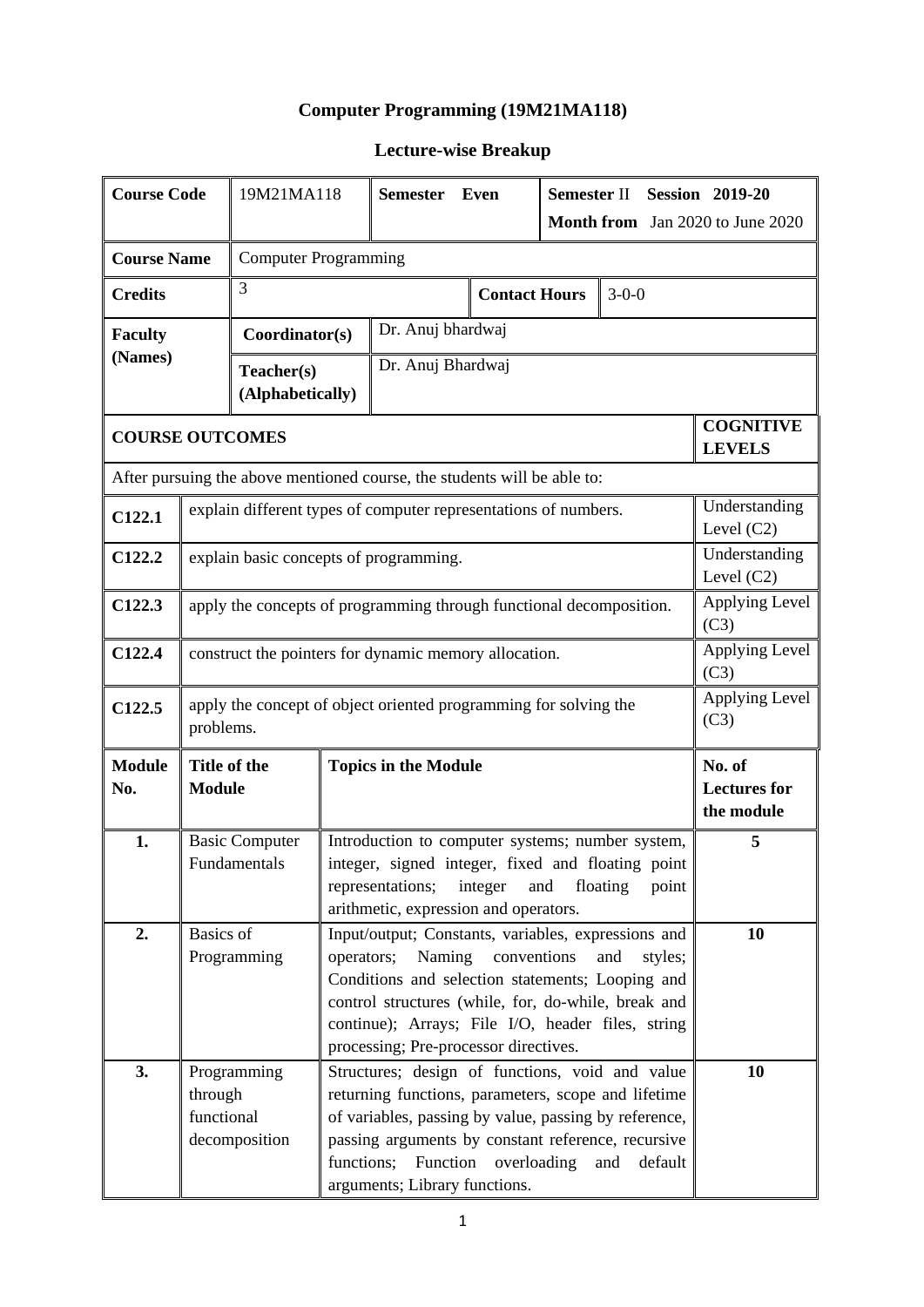| 4.             |                                                                                                                                                                                          | Pointers                                          | Pointers; Dynamic data and pointers, dynamic<br>arrays.                                                                                                                                                                                                                                                                                                                                      | 5  |  |  |
|----------------|------------------------------------------------------------------------------------------------------------------------------------------------------------------------------------------|---------------------------------------------------|----------------------------------------------------------------------------------------------------------------------------------------------------------------------------------------------------------------------------------------------------------------------------------------------------------------------------------------------------------------------------------------------|----|--|--|
| 5.             |                                                                                                                                                                                          | <b>Object Oriented</b><br>Programming<br>Concepts | Data hiding, abstract data types, classes, access<br>control; Class implementation-default constructor,<br>constructors, copy constructor, destructor, operator<br>overloading, friend functions; Object oriented<br>design (an alternative to functional decomposition)<br>inheritance and composition; Dynamic binding and<br>virtual functions; Polymorphism; Dynamic data in<br>classes. | 12 |  |  |
|                |                                                                                                                                                                                          |                                                   | <b>Total number of lectures</b>                                                                                                                                                                                                                                                                                                                                                              | 42 |  |  |
| T1<br>T2<br>TA | <b>Evaluation Criteria</b><br><b>Maximum Marks</b><br><b>Components</b><br>20<br>20<br><b>End Semester Examination</b><br>35<br>25 (Quiz, Assignments, Tutorials)<br><b>Total</b><br>100 |                                                   |                                                                                                                                                                                                                                                                                                                                                                                              |    |  |  |
|                |                                                                                                                                                                                          |                                                   | Recommended Reading material: Author(s), Title, Edition, Publisher, Year of Publication etc.<br>(Text books, Reference Books, Journals, Reports, Websites etc. in the IEEE format)                                                                                                                                                                                                           |    |  |  |
| 1.             |                                                                                                                                                                                          |                                                   | <b>Lafore R., Object-Oriented Programming in C++. Sams Publishing, 4th edition, 2001.</b>                                                                                                                                                                                                                                                                                                    |    |  |  |
| 2.             |                                                                                                                                                                                          |                                                   | <b>Stroustrup, B.,</b> The C++ Programming Language. Addison-Wesley, 3rd edition, 1997.                                                                                                                                                                                                                                                                                                      |    |  |  |
| 3.             |                                                                                                                                                                                          |                                                   | <b>Deitel, H.M. and Deitel, P.J., C++ How to Program. Prentice Hall, 8th edition, 2011.</b>                                                                                                                                                                                                                                                                                                  |    |  |  |
| 4.             |                                                                                                                                                                                          |                                                   | Schildt, H., C++: The Complete Reference. McGraw-Hill, 4th Ed., 2002.                                                                                                                                                                                                                                                                                                                        |    |  |  |
| 5.             | Lippman, S. B. and Lajoie, J. and Moo, B.E., The C++ Primer. Addison-Wesley<br>Professional, 5th Ed., 2012.                                                                              |                                                   |                                                                                                                                                                                                                                                                                                                                                                                              |    |  |  |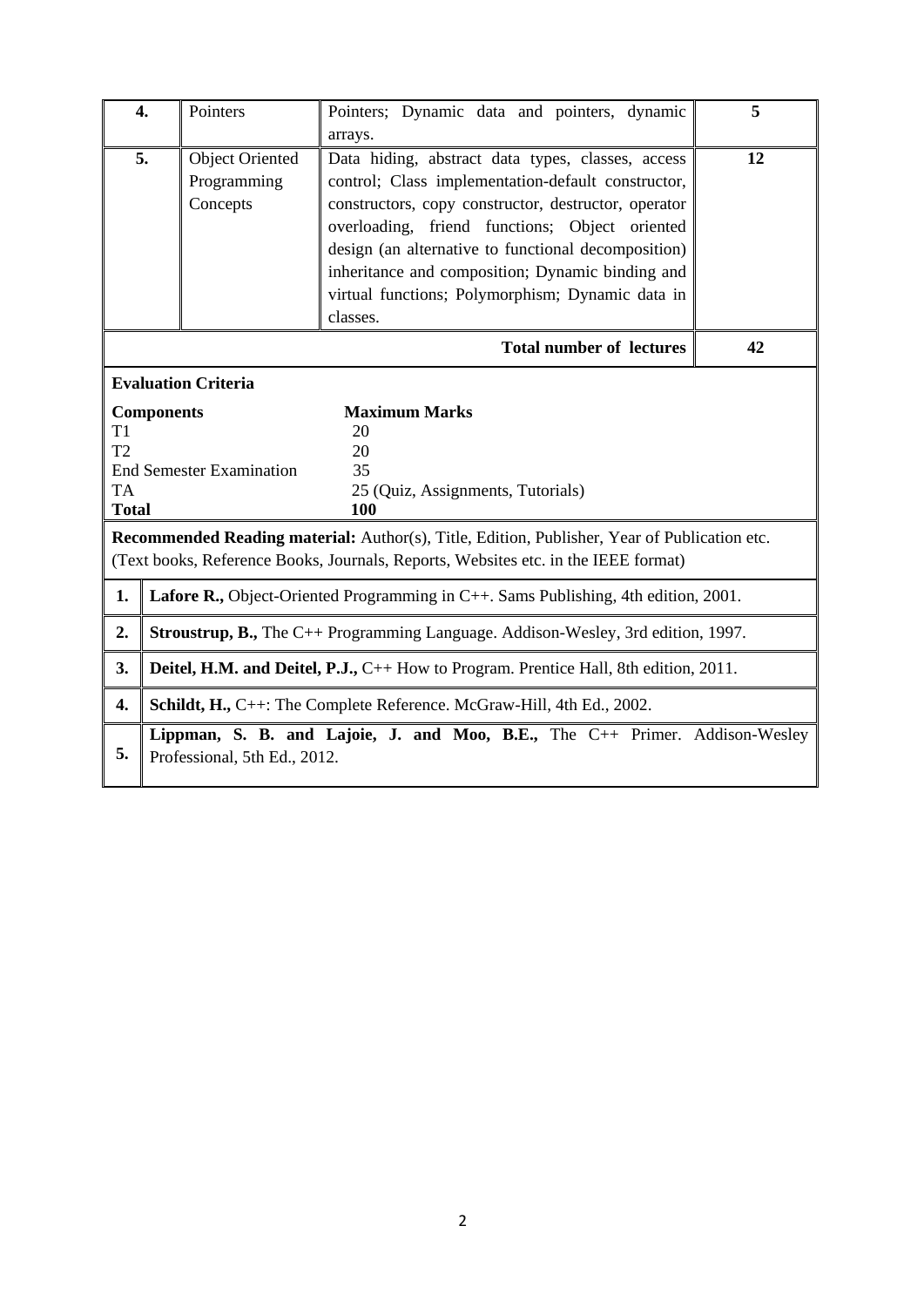## **Functional Analysis (19M21MA119)**

|                        | <b>Course Code</b><br><b>Semester Even</b><br>Semester II Session 2019-2020<br>19M21MA119 |                                                                                                                             |                                                                                                                                                                                        |                                                                                                                                                                             |        |                                          |            |                                          |  |
|------------------------|-------------------------------------------------------------------------------------------|-----------------------------------------------------------------------------------------------------------------------------|----------------------------------------------------------------------------------------------------------------------------------------------------------------------------------------|-----------------------------------------------------------------------------------------------------------------------------------------------------------------------------|--------|------------------------------------------|------------|------------------------------------------|--|
|                        |                                                                                           |                                                                                                                             |                                                                                                                                                                                        |                                                                                                                                                                             |        | <b>Month from Jan 2020</b> - June $2020$ |            |                                          |  |
| <b>Course Name</b>     |                                                                                           |                                                                                                                             | <b>Functional Analysis</b>                                                                                                                                                             |                                                                                                                                                                             |        |                                          |            |                                          |  |
| <b>Credits</b>         | 3<br><b>Contact Hours</b><br>$3 - 1 - 0$                                                  |                                                                                                                             |                                                                                                                                                                                        |                                                                                                                                                                             |        |                                          |            |                                          |  |
| <b>Faculty</b>         |                                                                                           | Coordinator(s)                                                                                                              |                                                                                                                                                                                        | Prof. B P Chamola                                                                                                                                                           |        |                                          |            |                                          |  |
| (Names)                |                                                                                           | Teacher(s)<br>(Alphabetically)                                                                                              |                                                                                                                                                                                        | Prof. B P Chamola                                                                                                                                                           |        |                                          |            |                                          |  |
| <b>COURSE OUTCOMES</b> |                                                                                           |                                                                                                                             |                                                                                                                                                                                        |                                                                                                                                                                             |        |                                          |            | <b>COGNITIVE</b><br><b>LEVELS</b>        |  |
|                        |                                                                                           | After pursuing the above mentioned course, the students will be able to:                                                    |                                                                                                                                                                                        |                                                                                                                                                                             |        |                                          |            |                                          |  |
| C123.1                 | properties                                                                                | explain the concept of normed spaces, Banach spaces and their                                                               |                                                                                                                                                                                        |                                                                                                                                                                             |        |                                          |            | Understanding<br>(C2)                    |  |
| C123.2                 |                                                                                           | apply concepts of Banach space to prove Hahn-Banach theorem,<br>open mapping theorem and closed graph theorem.              |                                                                                                                                                                                        |                                                                                                                                                                             |        |                                          |            | Applying<br>(C3)                         |  |
| C123.3                 |                                                                                           | explain inner product space, Hilbert spaces, orthonormal basis and<br>Understanding<br>Reisz-representation theorem<br>(C2) |                                                                                                                                                                                        |                                                                                                                                                                             |        |                                          |            |                                          |  |
| C123.4                 |                                                                                           | develop the concept of orthonormal systems and solve related<br>problems.<br>(C3)                                           |                                                                                                                                                                                        |                                                                                                                                                                             |        |                                          |            | Applying                                 |  |
| C123.5                 |                                                                                           | examine contraction mapping, Banach fixed point theorem and its<br>simple applications.                                     |                                                                                                                                                                                        |                                                                                                                                                                             |        |                                          |            | Analyzing<br>(C4)                        |  |
| <b>Module</b><br>No.   | Title of the<br><b>Module</b>                                                             |                                                                                                                             |                                                                                                                                                                                        | <b>Topics in the Module</b>                                                                                                                                                 |        |                                          |            | <b>No. of Lectures</b><br>for the module |  |
| 1.                     |                                                                                           | Normed spaces and<br>Banach space I                                                                                         |                                                                                                                                                                                        | Review of Holder inequality, Minkowski<br>inequality and vector spaces with examples to<br>$l_p$ and $L_p$ spaces, normed space, Banach space,<br>subspace of Banach space. |        |                                          |            | 5                                        |  |
| 2.                     |                                                                                           | Normed spaces and<br>Banach space II                                                                                        | Finite                                                                                                                                                                                 | dimensional<br>subspaces. Linear operators, bounded<br>continuous linear operators, their properties<br>and related results.                                                | normed | space                                    | and<br>and | 7                                        |  |
| 3.                     | theorems of                                                                               | Some fundamental<br>normed spaces                                                                                           | uniform<br>Principle<br>of<br>boundedness,<br>boundedness<br>continuity<br>of<br>linear<br>and<br>transformations, Hahn-Banach theorem, open<br>mapping theorem, closed graph theorem. |                                                                                                                                                                             |        |                                          |            | 6                                        |  |
| 4.                     |                                                                                           | <b>Inner Product</b><br>Spaces and Hilbert                                                                                  |                                                                                                                                                                                        | Inner product spaces, Schwarz and Minkowski<br>inequalities, Hilbert spaces, relation between                                                                               |        |                                          |            | 8                                        |  |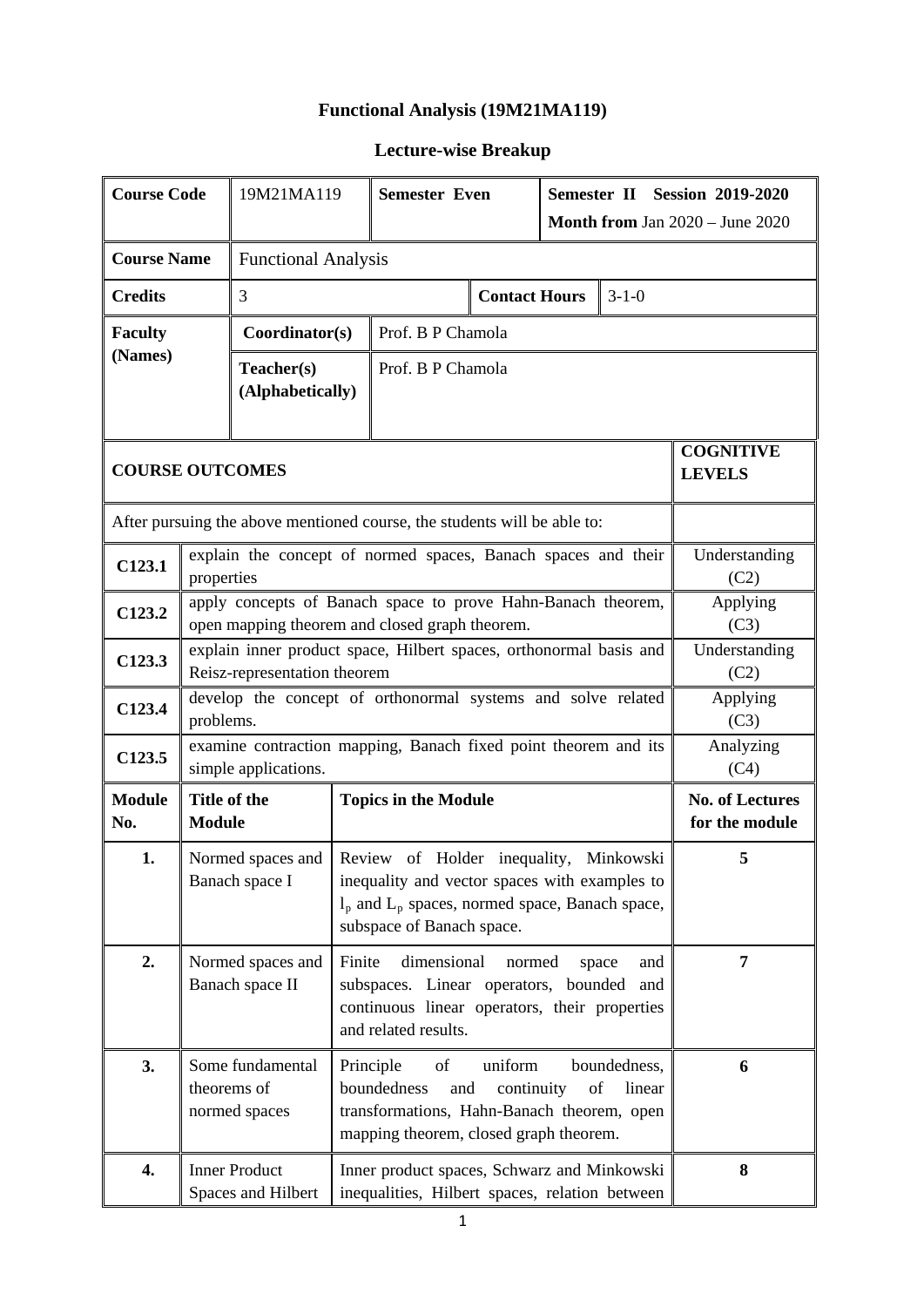|                                            |                                                                                                                                           | spaces 1                                                | Hilbert<br>spaces, projections,<br>Banach<br>and<br>orthonormal<br>Reisz-representation<br>basis,<br>theorem.                                                                      |                         |  |  |
|--------------------------------------------|-------------------------------------------------------------------------------------------------------------------------------------------|---------------------------------------------------------|------------------------------------------------------------------------------------------------------------------------------------------------------------------------------------|-------------------------|--|--|
|                                            | 5.                                                                                                                                        | <b>Inner Product</b><br>Spaces and Hilbert<br>spaces II | 8                                                                                                                                                                                  |                         |  |  |
|                                            | 6.                                                                                                                                        | Inner product<br>spaces and Hilbert<br>spaces II        | $\overline{\mathbf{4}}$                                                                                                                                                            |                         |  |  |
|                                            | 7.                                                                                                                                        | Banach fixed point<br>theorem                           | Contraction mapping, Banach fixed point<br>theorem and its applications.                                                                                                           | $\overline{\mathbf{4}}$ |  |  |
|                                            |                                                                                                                                           |                                                         | <b>Total number of lectures</b>                                                                                                                                                    | 42                      |  |  |
|                                            |                                                                                                                                           | <b>Evaluation Criteria</b>                              |                                                                                                                                                                                    |                         |  |  |
| T1<br>T <sub>2</sub><br>TA<br><b>Total</b> | <b>Components</b>                                                                                                                         | <b>End Semester Examination</b>                         | <b>Maximum Marks</b><br>20<br>20<br>35<br>25 (Quiz, Assignments, Tutorials)<br><b>100</b>                                                                                          |                         |  |  |
|                                            |                                                                                                                                           |                                                         | Recommended Reading material: Author(s), Title, Edition, Publisher, Year of Publication etc.<br>(Text books, Reference Books, Journals, Reports, Websites etc. in the IEEE format) |                         |  |  |
| 1.                                         | 1978.                                                                                                                                     |                                                         | E. Kreyszig, Introductory Functional Analysis with Applications, John Wiley and                                                                                                    | Sons, Inc.,             |  |  |
| 2.                                         |                                                                                                                                           |                                                         | W. Rudin, Functional Analysis, Mc-Graw Hill, 1973.                                                                                                                                 |                         |  |  |
| 3.                                         |                                                                                                                                           | Education, New Delhi, 2004.                             | G. F. Simmons, Introduction to Topology and Modern Analysis, Tata Mc-Graw Hill                                                                                                     |                         |  |  |
| 4.                                         | A. H. Siddiqi, K. Ahmad and P. Manchanda, Introduction to Functional Analysis with<br>Applications, Anamaya Publication, New Delhi, 2006. |                                                         |                                                                                                                                                                                    |                         |  |  |
| 5.                                         |                                                                                                                                           | Edition, Elsevier, 2005.                                | L. Debnath and P. Mikusinski, Introduction to Hilbert spaces with Applications,                                                                                                    | 3rd                     |  |  |
| 6.                                         |                                                                                                                                           |                                                         | G. Bachman and L. Narici, Functional Analysis, Academic Press, 1972                                                                                                                |                         |  |  |
| 7.                                         |                                                                                                                                           |                                                         | M. T. Nair, Functional Analysis: A First Course, PHI India, 2004.                                                                                                                  |                         |  |  |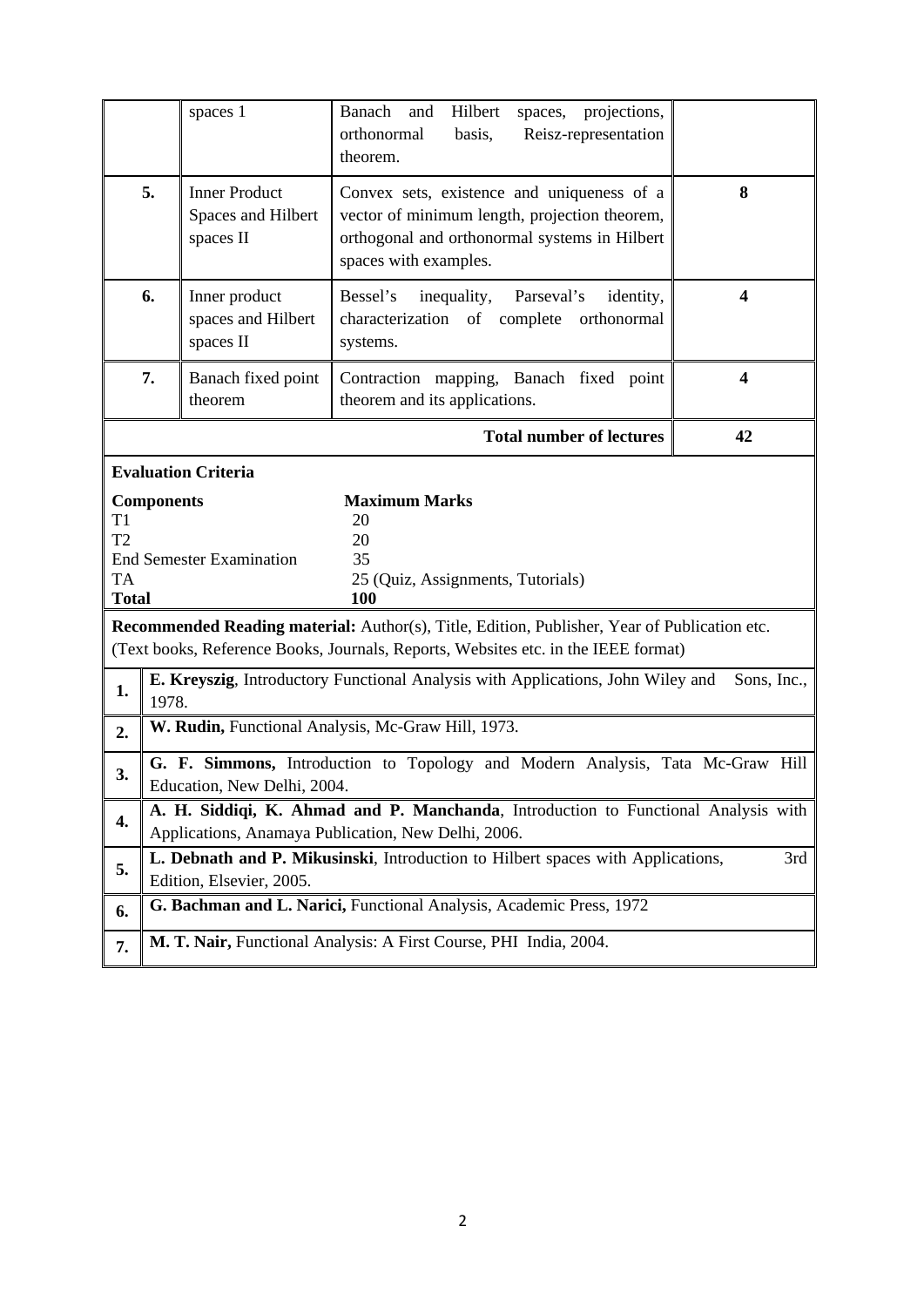## **Partial Differential Equations (19M21MA113)**

| <b>Course Code</b>     | <b>Semester</b><br>Even<br>Semester II<br><b>Session 2019-20</b><br>19M21MA113<br><b>Month from</b><br>Jan 2020- June 2020 |                                                                                                                                   |                                                                                                                                                                                                                                                                                                                                                                                                                 |  |                                          |  |  |
|------------------------|----------------------------------------------------------------------------------------------------------------------------|-----------------------------------------------------------------------------------------------------------------------------------|-----------------------------------------------------------------------------------------------------------------------------------------------------------------------------------------------------------------------------------------------------------------------------------------------------------------------------------------------------------------------------------------------------------------|--|------------------------------------------|--|--|
| <b>Course Name</b>     |                                                                                                                            | <b>Partial Differential Equations</b>                                                                                             |                                                                                                                                                                                                                                                                                                                                                                                                                 |  |                                          |  |  |
| <b>Credits</b>         |                                                                                                                            | $\overline{4}$                                                                                                                    | <b>Contact Hours</b>                                                                                                                                                                                                                                                                                                                                                                                            |  | 310                                      |  |  |
| <b>Faculty</b>         |                                                                                                                            | Coordinator(s)                                                                                                                    | Prof. A. K. Aggarwal                                                                                                                                                                                                                                                                                                                                                                                            |  |                                          |  |  |
| (Names)                |                                                                                                                            | Teacher(s)<br>(Alphabetically)                                                                                                    | Prof. A. K. Aggarwal                                                                                                                                                                                                                                                                                                                                                                                            |  |                                          |  |  |
| <b>COURSE OUTCOMES</b> |                                                                                                                            |                                                                                                                                   |                                                                                                                                                                                                                                                                                                                                                                                                                 |  | <b>COGNITIVE</b><br><b>LEVELS</b>        |  |  |
|                        |                                                                                                                            |                                                                                                                                   | After pursuing the above mentioned course, the students will be able to:                                                                                                                                                                                                                                                                                                                                        |  |                                          |  |  |
| C124.1                 |                                                                                                                            | equations (PDE).                                                                                                                  | classify and solve first order linear and nonlinear partial differential                                                                                                                                                                                                                                                                                                                                        |  | Applying Level<br>(C3)                   |  |  |
| C124.2                 |                                                                                                                            |                                                                                                                                   | explain Fourier series and Fourier transforms.                                                                                                                                                                                                                                                                                                                                                                  |  | Understanding<br>Level $(C2)$            |  |  |
| C124.3                 |                                                                                                                            | classify second order PDE and solve Laplace equation in<br>Applying Level<br>(C3)<br>cylindrical and spherical polar coordinates. |                                                                                                                                                                                                                                                                                                                                                                                                                 |  |                                          |  |  |
| C124.4                 |                                                                                                                            |                                                                                                                                   | solve heat equation in cylindrical and spherical polar coordinates.                                                                                                                                                                                                                                                                                                                                             |  | Applying Level<br>(C3)                   |  |  |
| C124.5                 |                                                                                                                            | solve wave equation using separation of variables.                                                                                | Applying Level<br>(C3)                                                                                                                                                                                                                                                                                                                                                                                          |  |                                          |  |  |
| C124.6                 |                                                                                                                            |                                                                                                                                   | apply Fourier transforms to solve PDE.                                                                                                                                                                                                                                                                                                                                                                          |  | Applying Level<br>(C3)                   |  |  |
| <b>Module</b><br>No.   |                                                                                                                            | <b>Title of the Module</b>                                                                                                        | <b>Topics in the Module</b>                                                                                                                                                                                                                                                                                                                                                                                     |  | <b>No. of Lectures</b><br>for the module |  |  |
| $\mathbf{1}$           | <b>Partial</b>                                                                                                             | <b>First-order</b><br><b>Differential</b><br><b>Equations (PDEs)</b>                                                              | Formation and classification of first-order<br>PDEs, linear semi-linear and quasi-linear<br>equations, Cauchy problem, method of<br>characteristics, nonlinear first order PDEs,<br>complete integrals, envelopes and singular<br>solutions, discontinuous solutions (shock<br>waves), compatible systems, Lagrange<br>method for first order PDEs, Charpit's<br>method, Jacobi's method for nonlinear<br>PDEs. |  | 10                                       |  |  |
| $\overline{2}$         |                                                                                                                            | <b>Fourier Series</b>                                                                                                             | Introduction to Fourier series, convergence<br>of Fourier series for continuous and<br>piecewise continuous functions, Fourier                                                                                                                                                                                                                                                                                  |  | 5                                        |  |  |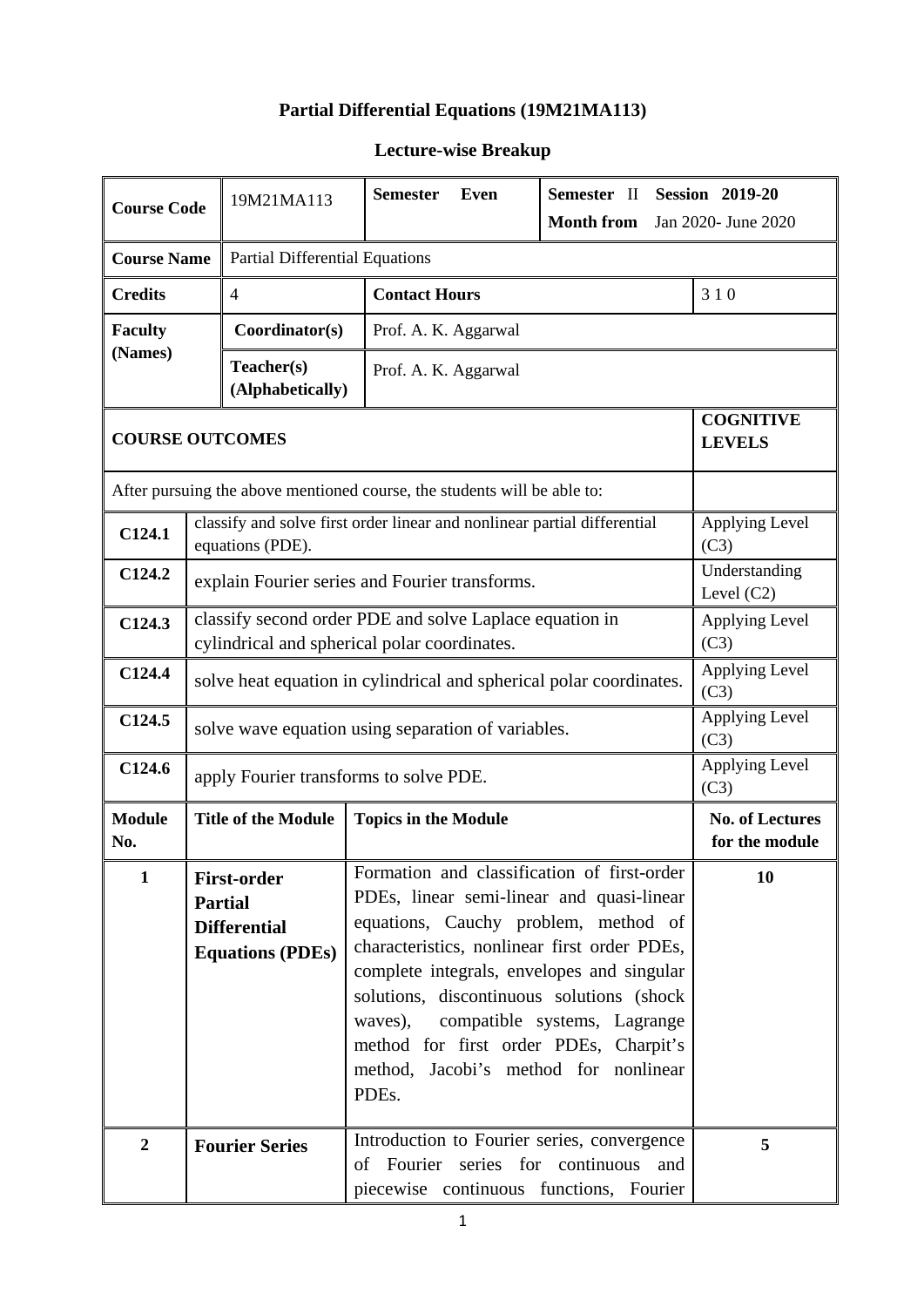|                                           |                                                           | cosine and sine series, Fourier transform,<br>Fourier sine and cosine transform.                                                                                                                                                                                                                                                                                                                                                               |                         |
|-------------------------------------------|-----------------------------------------------------------|------------------------------------------------------------------------------------------------------------------------------------------------------------------------------------------------------------------------------------------------------------------------------------------------------------------------------------------------------------------------------------------------------------------------------------------------|-------------------------|
| 3                                         | <b>Second-Order</b><br><b>PDEs</b>                        | Classification of second-order linear partial<br>equations<br>differential<br>into<br>hyperbolic,<br>parabolic and elliptic PDEs, reduction to<br>canonical forms.                                                                                                                                                                                                                                                                             | 3                       |
| 4                                         | Laplace's<br><b>Equation</b>                              | Basic concepts, types of boundary value<br>problems, the maximum and minimum<br>principle, Green's identity and fundamental<br>solution, Green's function, Poisson integral<br>formula, the method of separation of<br>variables, the Dirichlet problem for the<br>rectangle, the Dirichlet problem for annuli<br>and disk, the exterior Dirichlet problem,<br>solution of Laplace equation in cylindrical<br>and spherical polar coordinates. | 8                       |
| 5                                         | <b>Heat Equation</b>                                      | Derivation of the heat equation, maximum<br>minimum<br>principles,<br>uniqueness,<br>and<br>dependence,<br>method<br>continuous<br>of<br>separation of variables, solution of heat<br>equation in cylindrical and spherical polar<br>coordinates.                                                                                                                                                                                              | 6                       |
| 6                                         | <b>Wave Equation</b>                                      | Derivation of the wave equation, infinite<br>string problem, D'Alembert solution of the<br>wave equation, semi-infinite<br>string<br>problem, finite vibrating string problem,<br>method<br>of<br>separation of variables,<br>inhomogeneous wave equation, Duhamel's<br>principle.                                                                                                                                                             | 7                       |
| 7                                         | <b>Fourier</b><br>transform<br>methods for<br><b>PDEs</b> | Fourier transform methods for heat flow<br>problem in an infinite and semi-infinite rod,<br>Infinite string problem, Laplace equation in<br>a half-plane.                                                                                                                                                                                                                                                                                      | $\overline{\mathbf{3}}$ |
|                                           |                                                           | <b>Total number of lectures</b>                                                                                                                                                                                                                                                                                                                                                                                                                | 42                      |
| <b>Evaluation Criteria</b>                |                                                           |                                                                                                                                                                                                                                                                                                                                                                                                                                                |                         |
| <b>Components</b><br>T1<br>T <sub>2</sub> | <b>End Semester Examination</b>                           | <b>Maximum Marks</b><br>20<br>20<br>35                                                                                                                                                                                                                                                                                                                                                                                                         |                         |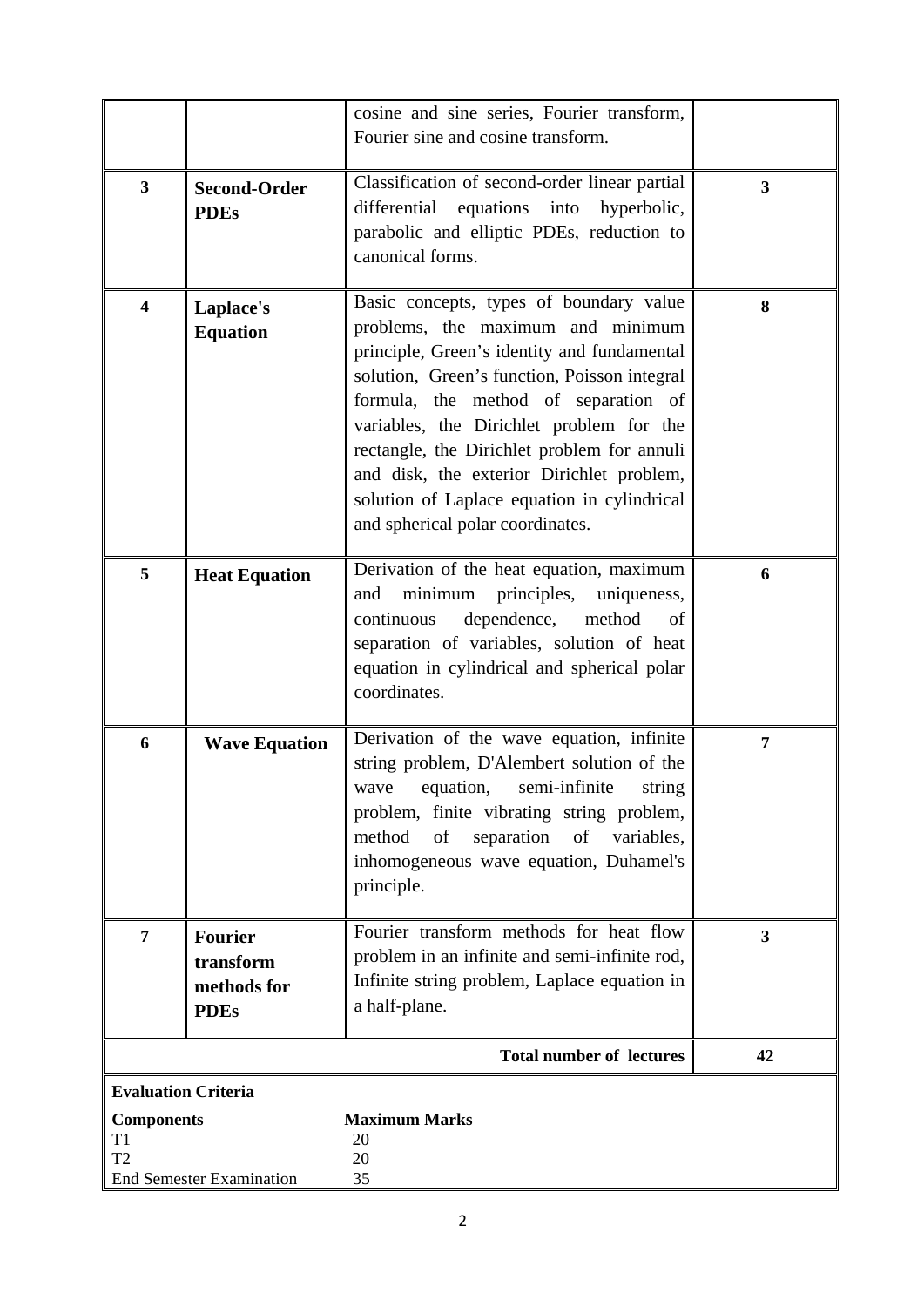| TA<br><b>Total</b>                                                                                                                                                                        | 25 (Quiz, Assignments, Tutorials)<br><b>100</b>                                                                          |  |  |  |  |
|-------------------------------------------------------------------------------------------------------------------------------------------------------------------------------------------|--------------------------------------------------------------------------------------------------------------------------|--|--|--|--|
| <b>Recommended Reading material:</b> Author(s), Title, Edition, Publisher, Year of Publication etc.<br>(Text books, Reference Books, Journals, Reports, Websites etc. in the IEEE format) |                                                                                                                          |  |  |  |  |
| 1.                                                                                                                                                                                        | <b>Sneddon, I. N., Elements of Partial Differential Equations, McGraw Hill, 1957.</b>                                    |  |  |  |  |
| 2.                                                                                                                                                                                        | John, F., Partial Differential Equations, Springer Verlag, 1982.                                                         |  |  |  |  |
| 3.                                                                                                                                                                                        | <b>Strauss, W. A., Partial Differential Equations: An Introduction, John Wiley, 1992.</b>                                |  |  |  |  |
| 4.                                                                                                                                                                                        | Willams, W. E., Partial Differential Equations, Oxford, 1980.                                                            |  |  |  |  |
| 5.                                                                                                                                                                                        | <b>Evans, L. C., Partial Differential Equations, AMS, 1998.</b>                                                          |  |  |  |  |
| 6.                                                                                                                                                                                        | McOwen, R., Partial Differential Equations, Pearson, 2002.                                                               |  |  |  |  |
| 7.                                                                                                                                                                                        | Powers, D. L., Boundary Value Problems and Partial Differential Equations, 5 <sup>th</sup> Ed.,<br>Academic Press, 2006. |  |  |  |  |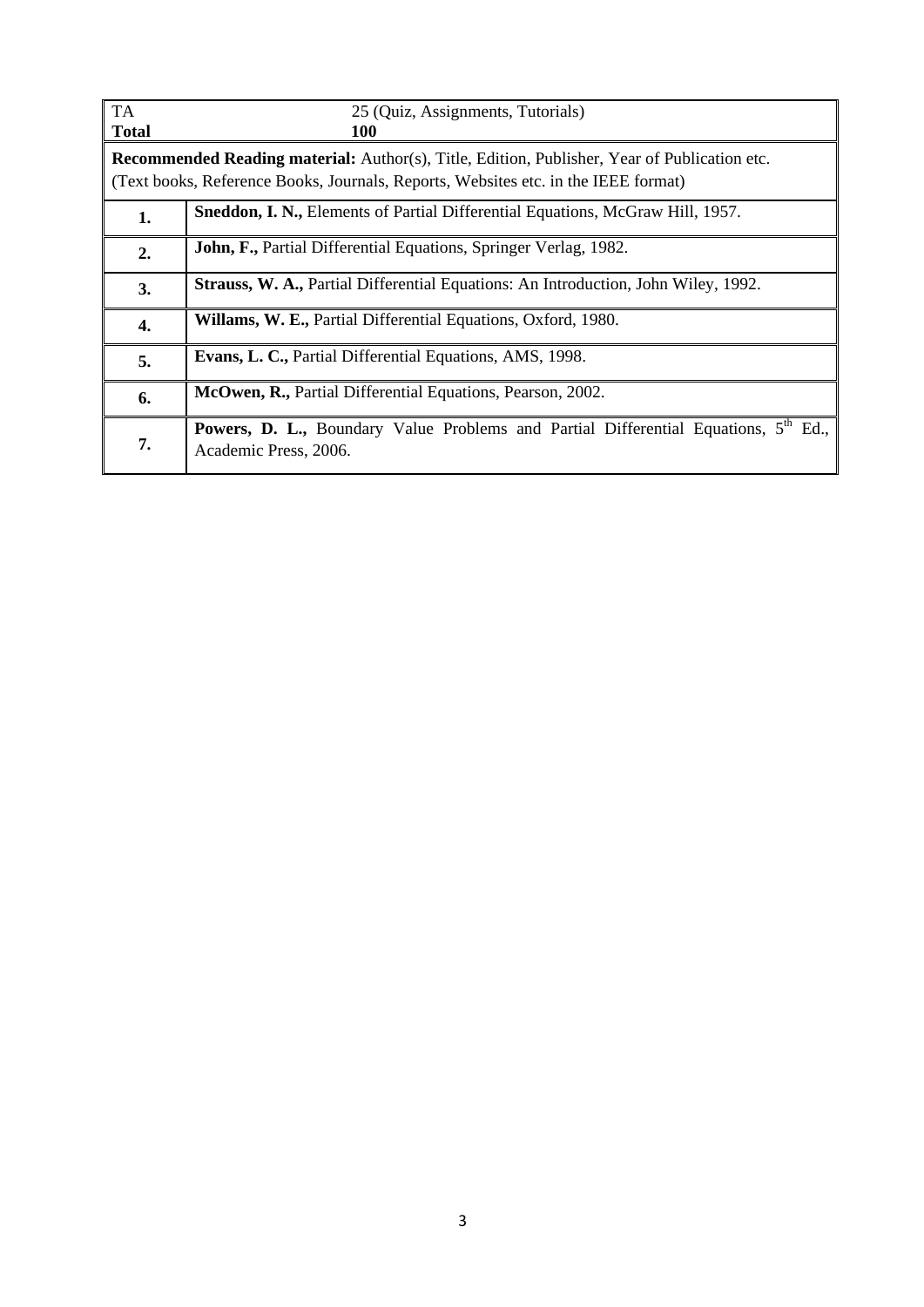## **Computer Programming Lab**

| <b>Course Code</b>                                                       |                                          | 19M25MA111                                                                                                                                                                                                                                                         |                             | <b>Semester Even</b>                                                                                                                                   |                                                                                                                                                                                                                                                  | Semester II Session 2019-20                 |                                   |                |
|--------------------------------------------------------------------------|------------------------------------------|--------------------------------------------------------------------------------------------------------------------------------------------------------------------------------------------------------------------------------------------------------------------|-----------------------------|--------------------------------------------------------------------------------------------------------------------------------------------------------|--------------------------------------------------------------------------------------------------------------------------------------------------------------------------------------------------------------------------------------------------|---------------------------------------------|-----------------------------------|----------------|
|                                                                          |                                          |                                                                                                                                                                                                                                                                    |                             |                                                                                                                                                        |                                                                                                                                                                                                                                                  | Month from Jan 2020 to June 2020            |                                   |                |
| <b>Course Name</b>                                                       |                                          | <b>Computer Programming Lab</b>                                                                                                                                                                                                                                    |                             |                                                                                                                                                        |                                                                                                                                                                                                                                                  |                                             |                                   |                |
| <b>Credits</b>                                                           |                                          | 01                                                                                                                                                                                                                                                                 |                             | <b>Contact Hours</b><br>$0 - 0 - 2$                                                                                                                    |                                                                                                                                                                                                                                                  |                                             |                                   |                |
| <b>Faculty</b><br>(Names)                                                |                                          | Coordinator(s)                                                                                                                                                                                                                                                     |                             | Dr. Lokendra Kumar                                                                                                                                     |                                                                                                                                                                                                                                                  |                                             |                                   |                |
|                                                                          |                                          | Dr. Lokendra Kumar<br>Teacher(s)<br>(Alphabetically)                                                                                                                                                                                                               |                             |                                                                                                                                                        |                                                                                                                                                                                                                                                  |                                             |                                   |                |
| <b>COURSE OUTCOMES</b>                                                   |                                          |                                                                                                                                                                                                                                                                    |                             |                                                                                                                                                        |                                                                                                                                                                                                                                                  |                                             | <b>COGNITIVE</b><br><b>LEVELS</b> |                |
| After pursuing the above mentioned course, the students will be able to: |                                          |                                                                                                                                                                                                                                                                    |                             |                                                                                                                                                        |                                                                                                                                                                                                                                                  |                                             |                                   |                |
| C170.1                                                                   |                                          | explain data types, variables, and arithmetic operators.                                                                                                                                                                                                           |                             |                                                                                                                                                        |                                                                                                                                                                                                                                                  |                                             |                                   | C <sub>2</sub> |
| C170.2                                                                   |                                          | explain basic concepts of conditional statements, loops, structures<br>and to understand the use of arrays.                                                                                                                                                        |                             |                                                                                                                                                        |                                                                                                                                                                                                                                                  |                                             |                                   | C <sub>2</sub> |
| C170.3                                                                   |                                          | apply the concepts of programming through functional<br>decomposition.                                                                                                                                                                                             |                             |                                                                                                                                                        |                                                                                                                                                                                                                                                  |                                             |                                   | C <sub>3</sub> |
| C170.4                                                                   |                                          | describe the usage of the pointers for dynamic memory<br>allocation.                                                                                                                                                                                               |                             |                                                                                                                                                        |                                                                                                                                                                                                                                                  |                                             |                                   | C <sub>3</sub> |
| C170.5                                                                   |                                          | demonstrate the use of various object oriented programming<br>concepts with the help of programs                                                                                                                                                                   |                             |                                                                                                                                                        |                                                                                                                                                                                                                                                  |                                             |                                   | C <sub>3</sub> |
| <b>Module</b><br>No.                                                     | Title of the<br><b>Module</b>            |                                                                                                                                                                                                                                                                    | <b>Topics in the Module</b> |                                                                                                                                                        |                                                                                                                                                                                                                                                  | No. of<br><b>Lectures for</b><br>the module |                                   |                |
| 1.                                                                       |                                          | <b>Basic Computer</b><br>Basic data types, constants and variables,<br><b>Fundamentals:</b><br>Arithmetic operators, built-in mathematical<br>functions. Arithmetic expressions. Logical and<br>relational<br>scanf()<br>operators,<br>and $print()$<br>functions. |                             |                                                                                                                                                        |                                                                                                                                                                                                                                                  | $\mathbf{1}$                                |                                   |                |
| 2.                                                                       | <b>Basic</b>                             | Programming<br>and Statements                                                                                                                                                                                                                                      |                             |                                                                                                                                                        | I/O using cin and cout, simple programs,<br>control of flow using if, if  else, goto. Loops<br>for, while and do  while, use of break, return<br>and exit. Programs for n!, $e^x$ , sinx, $log(1+x)$ .<br>Arrays and strings, Sorting of arrays. |                                             |                                   | $\overline{4}$ |
| 3.                                                                       | <b>Functions and</b><br><b>Structure</b> |                                                                                                                                                                                                                                                                    |                             | User defined functions, call by value/reference,<br>default parameters, returning values. Recursive<br>functions. Structures, distance, complex, date. |                                                                                                                                                                                                                                                  |                                             |                                   | 3              |